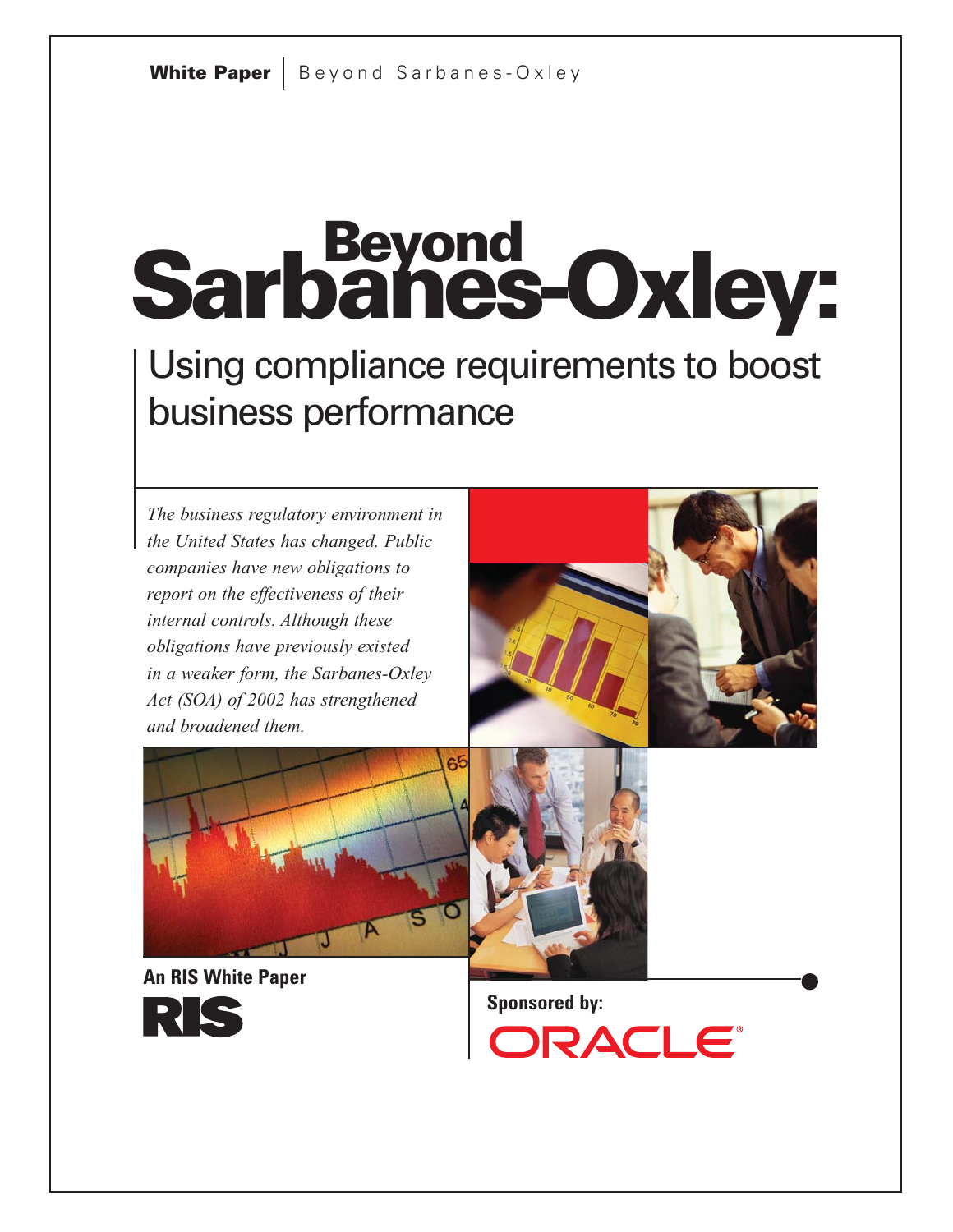# **Unique implications—and benefits—for retail**

By now, retail executive officers are well aware of the SOA and its requirements to certify the accuracy of their financial reports and manage financial reporting risk. And no doubt they're also all too aware that retailers are susceptible to inaccuracy in a number of areas:

- Inventory counts are often imprecise
- Employee theft accounts for 48% of retail shrink's approximately \$15 billion per year
- Error rates in point-of-sale data can run as high as 30%
- There is increased scrutiny into trade accounting and subjectivity in determining account balances, including a number of issues around rights and obligations assertions between retailers and manufacturers and contract terms regarding returned inventory

More than 350 U.S. retailers are subject to Sarbanes-Oxley requirements. They're increasingly finding themselves needing to locate and authenticate vital information, a task that's complicated by a number of factors:

- Some  $70\%$  of U.S. retailers outsource inventory counts, primarily to gain third-party accuracy and to audit against employee theft
- Many retailers have fragmented computer systems as a result of building stand-alone systems
- Merger and acquisition activity has caused companies to merge multiple merchandising and financial reporting systems with different measurements, such as cost or retail method of accounting, data definitions, general ledgers, and accounting rules



But, while retailers may not welcome the new requirements of corporate governance and regulatory compliance, they can look forward to an important benefit from complying with SOA: vastly improved business performance throughout the organization.

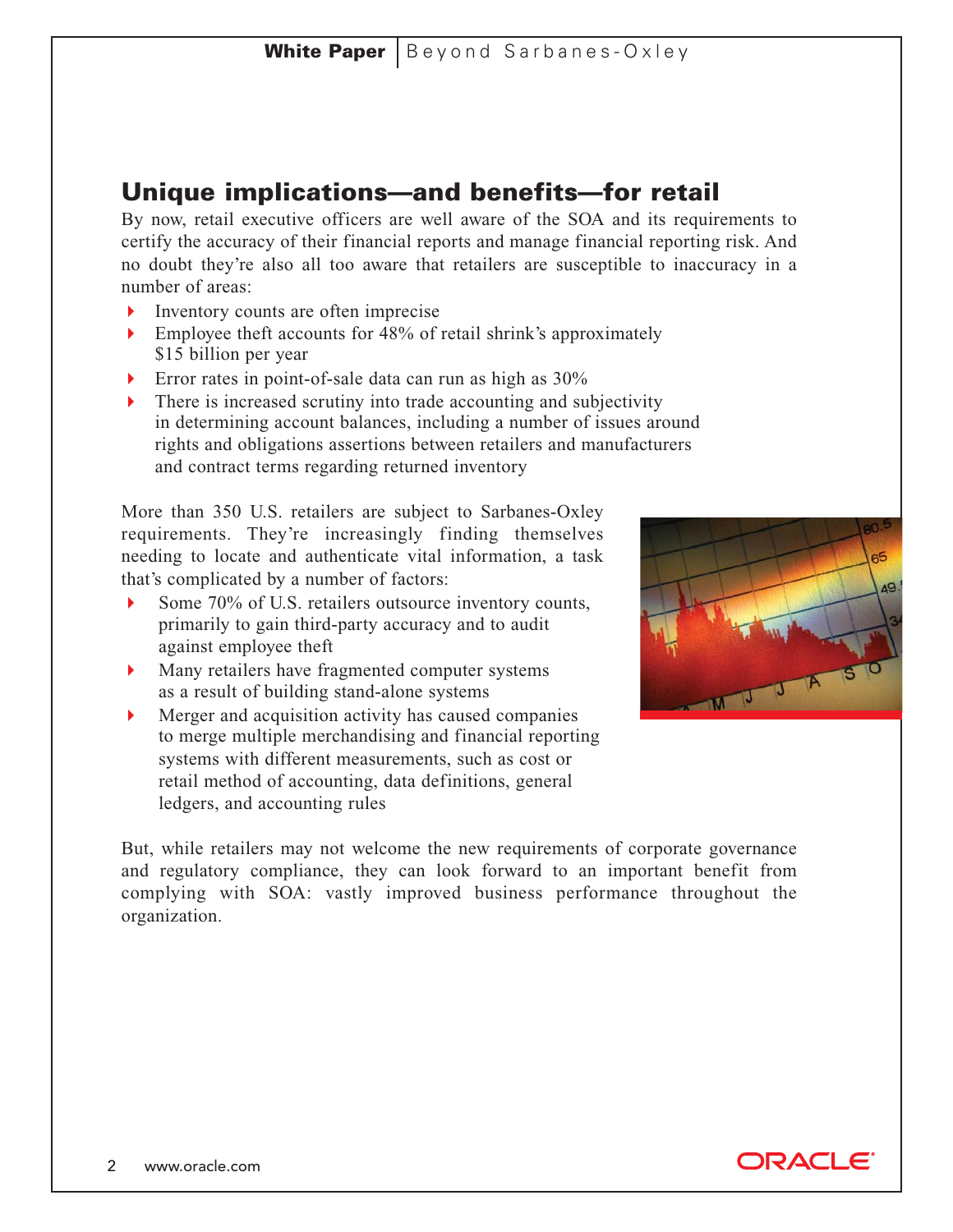# **Turning Sarbanes-Oxley requirements to your advantage**

The very nature of compliance requirements provides opportunities for business improvement. For example, optimizing business processes can greatly increase operational efficiency. And training workers across many borders, time zones, and locations is a logistical nightmare that can be alleviated with standard processes.

The requirements also provide an excellent opportunity for retailers to reexamine how compliance needs to be enforced across multiple functional areas, while prompting them to look at new ways of managing risk.

Technology is a key enabler for compliance and performance improvement, and the right enterprise information system is a critical component of any company's compliance architecture.

| How complying with Sarbanes-Oxley can boost business performance.                                    |                                                                            |  |
|------------------------------------------------------------------------------------------------------|----------------------------------------------------------------------------|--|
| <b>Compliance Investment</b>                                                                         | <b>Performance Improvement</b>                                             |  |
| Executive certification of financial<br>results and numbers                                          | Executive visibility into store-level<br>inventory                         |  |
| Controls around customer<br>ь<br>information to comply with<br>Gramm-Leach Bliley                    | Ability to better execute 'opt-in'<br>Þ.<br>marketing and sales campaigns  |  |
| Enterprise-level risk management<br>Þ.<br>and mitigation                                             | Less reliance on high-risk 'gut<br>decision' strategies                    |  |
| Establishment of performance<br>$\blacktriangleright$<br>metrics set against strategic<br>objectives | Alignment of corporate growth<br>strategy with store manager<br>activities |  |

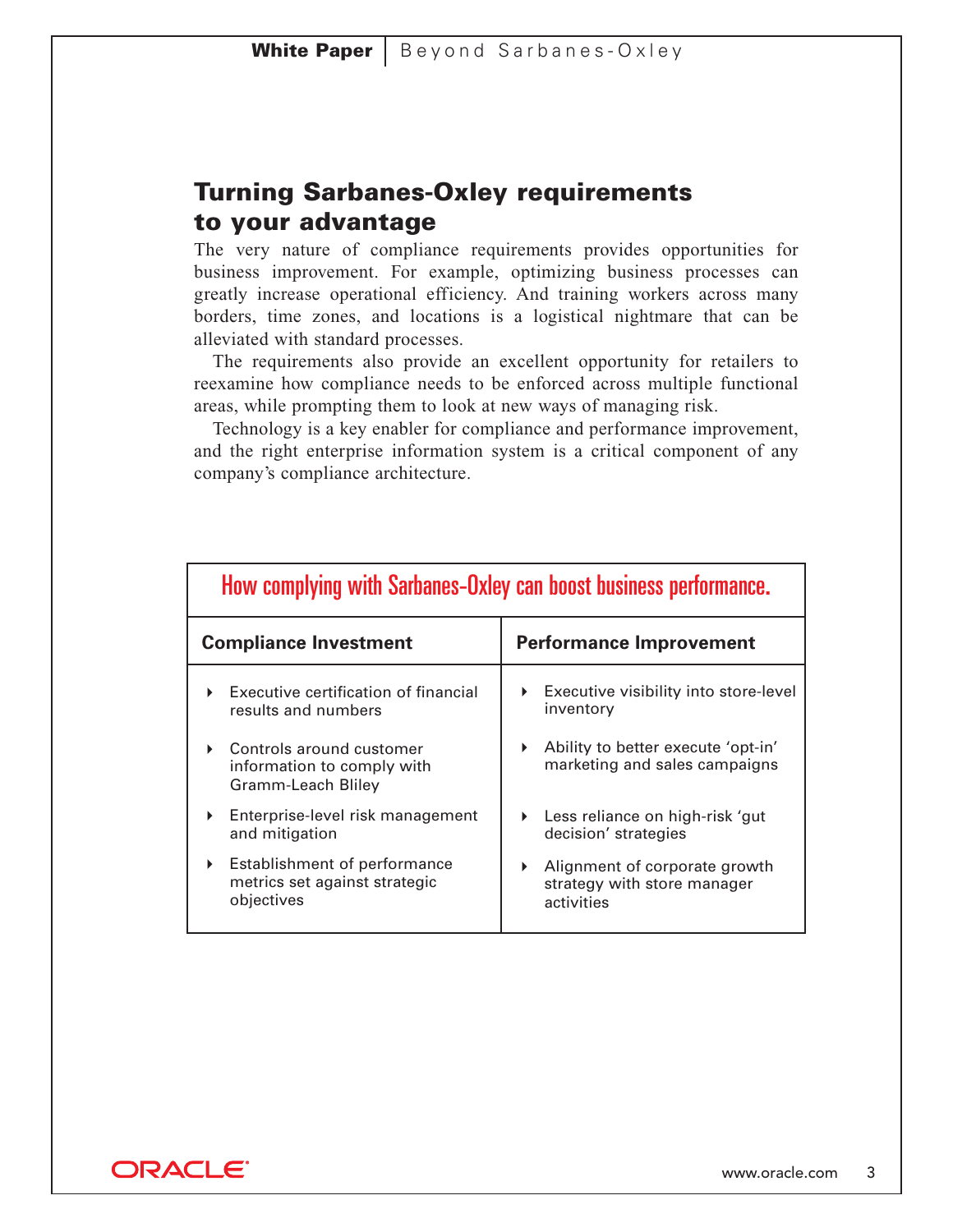# **Enterprise Information Systems offer retailers new levels of visibility, control, and efficiency**

In many ways, Sarbanes-Oxley is a wake-up call that gives retailers an opportunity to rationalize systems, standardize business processes, consolidate information, and ensure that this information is delivered to the right people in the right way.

The rise of automation and enterprise information systems has been a cornerstone of managing complex, information-driven businesses. These systems are key to corporate governance because they provide vital help in evaluating and addressing the many challenges of regulatory compliance.

However, the proliferation of different systems across the enterprise has added complexity and driven up compliance costs and risks. Retailers seeking an effective way to manage their business while meeting compliance requirements need a business system that will provide them with:

 **Enterprise-wide visibility and accuracy**, which gives faster access to vital information, alerts retailers to errors, and gives managers insight to performance against objectives and plans on a daily basis, providing them with real-time monitoring of key changes in the business

 **Enhanced internal controls** that provide the people managing compliance efforts with the right tools to measure and deliver results and allow for consistent enforcement of policies and business practices

 **Increased operational efficiency** from automated and standardized processes and self-service applications that reduce errors, manual inputs and reconciliation, and ultimately, costs



# **Enterprise-wide visibility and accuracy**

Sarbanes-Oxley puts a new emphasis on transparency in reporting. As a result, you need to improve visibility and shift your focus from merely filing financial reports on time to reporting information that is accurate, verifiable, and meaningful.

You can't expect to gain transparency merely by accurate reconciliation and disclosure at quarter close. You need to understand the causes behind past successes and failures, you need visibility into your business as events unfold in real time, and you need to be able to forecast the future with reasonable accuracy.

To do all of this, you need current performance metrics measured against defined goals and objectives, which you can view by any business dimension of your choice, such as by department, product, or geography. A consolidated source of enterprise data with the ability to drill from summary reports to source transactions, using a single, unified data model, provides the key foundation for executive decision-making.

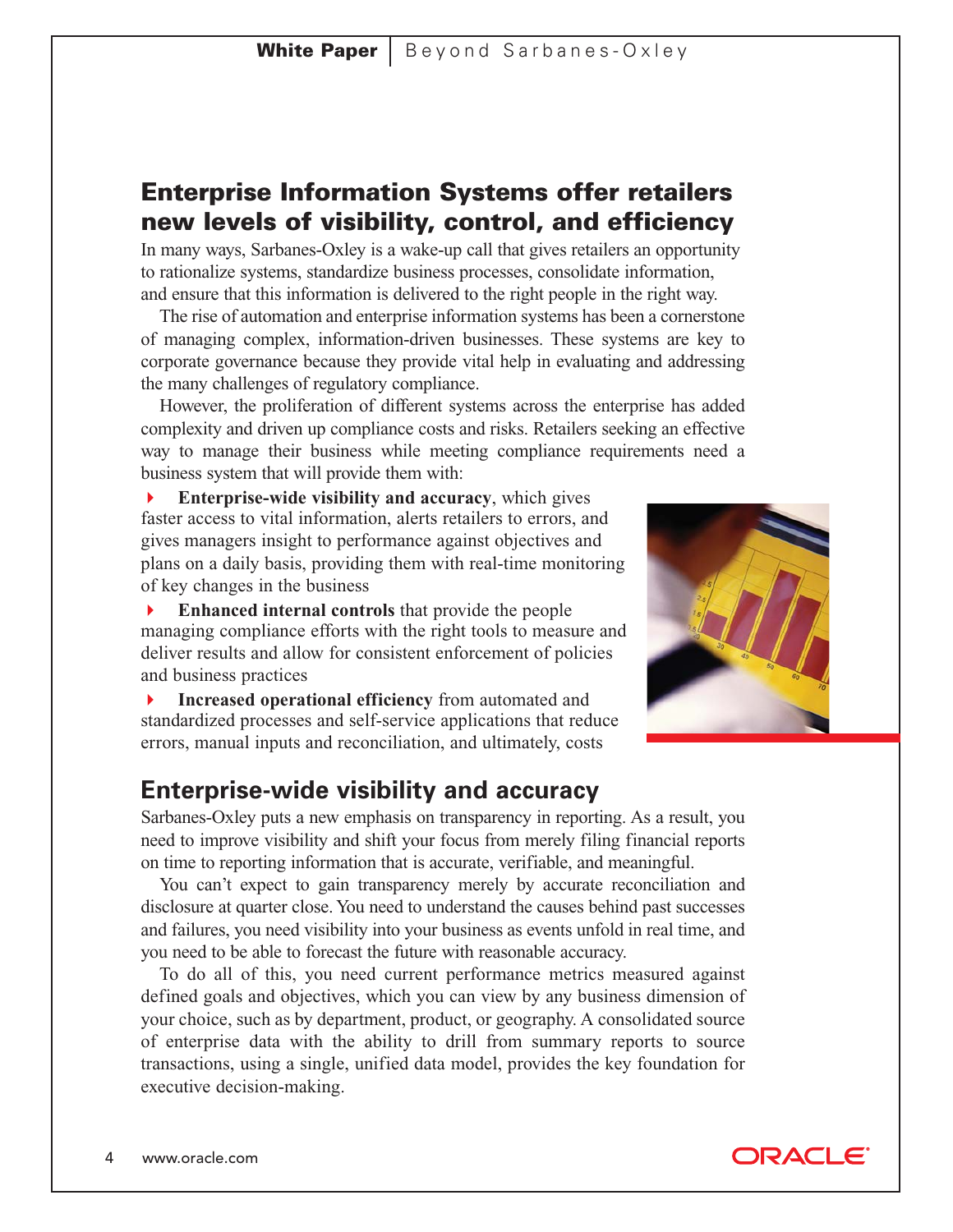#### **White Paper** | Beyond Sarbanes-Oxley

Many organizations are accomplishing this by consolidating their multiple systems, databases, and processes into fewer sources, providing superior review of data and better controls. Gaining this kind of enterprise-wide visibility into financial performance, risks, and underlying controls provides you with a key competitive advantage: it enhances agility for faster response to organizational and market changes.

With the ability to rapidly review and respond to variations and exceptions, this visibility will increase overall operational efficiencies and reduce or eliminate end-ofperiod surprises. A strong enterprise information system can consolidate information into one global management reporting system that provides a single accurate set of reports — even using multiple currencies and languages.

This global view of a company's performance can minimize points of failure by centralizing on a common data model and single instance. By reducing reconciliation efforts, it can also help you meet accelerated reporting requirements.

Above all, the right enterprise information system provides invaluable real-time business intelligence with operational, financial, and internal control key performance indicators. It should:

- Ensure management of timely, accurate, and relevant information
- Enable monitoring of financial results and underlying controls
- Increase management trust in information by providing complete drill-back from summary results to source transactions

#### **Ultimately, control systems are meant to discourage violation of policies, not substitute for voluntary good conduct. Thus, well-trained and informed employees are also a key element of control.**

### **Enhanced internal controls**

Section 404 of the SOA requires an annual evaluation of internal controls and procedures for financial reporting. Under this scheme, a corporation must document its existing controls that have a bearing on financial reporting, test them for efficacy, and report on gaps and deficiencies.

Effective control also enables you to avoid careless accounting practices, enforce compliance with business practices, achieve your business objectives, and alert yourself to the occurrence of discrepancies so that you can find and fix them.

Ultimately, control systems are meant to discourage violation of policies, not substitute for voluntary good conduct. Thus, well-trained and informed employees are also a key element of control. To ensure that your employees stay informed about your policies and procedures, you can use your business systems to set targets for skills and capabilities and monitor gaps against these targets. Then you can establish training policies to make certain that employees have knowledge of relevant company policies and procedures.

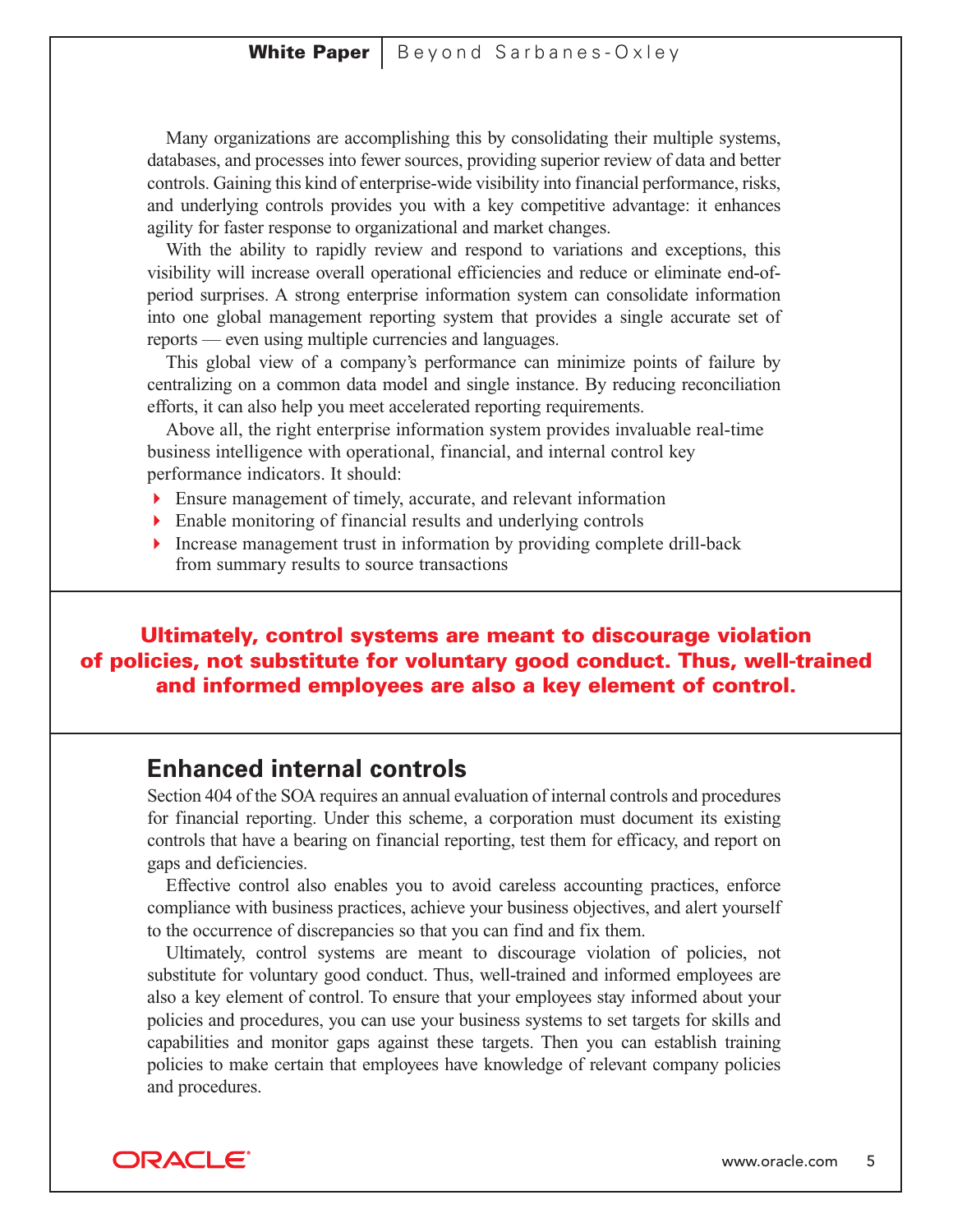For example, new Federal Sentencing Guidelines require companies to communicate compliance standards throughout the company. Mandatory online courses for ethics and code of conduct, data privacy, and sexual harassment, for example, enable senior management to demonstrate that this communication and learning has taken place.

Business strategies, too, are hamstrung without the executive control required to implement them effectively. For large diversified companies, strategy development is no simple task, but it is easier if you start out knowing what you can and cannot control. Whether it be finance, treasury, manufacturing, interacting with customers, or leveraging your supply chain, control is vital to a successful strategy.

Finally, you must have the ability to detect breakdowns or non-compliance and be able to take corrective action before damage spreads. A simple error such as an incorrectly entered order can mean thousands or even millions of dollars saved or lost, depending on whether you can catch the error before the order is placed.

Standardization can benefit your company in many other ways. For example, many businesses are including embedded controls (such as enforcing procurement, expense, and travel policies) in everyday business processes through self-service applications. Leveraging built-in controls allows you to automatically monitor key financial application controls (such as segregation of duties) and certify financial reports with confidence, using drill-down from financial accounts to underlying process and control certifications and assessments.

Documenting your business processes and associated internal controls can also be used for global web-based training and compliance programs, which can help ensure consistent learning and measurement across the corporation and simplify the implementation of company-wide initiatives, policies, and procedures.

# Retailers report a wide variety of business benefits as a result of their compliance efforts.

Retailers across the U.S. are dealing with the myriad requirements of the Sarbanes-Oxley Act. Along the way, many of them are discovering that compliance delivers many benefits, including:

- Better overall IT governance
- Stronger enforcement of IT policies and procedures
- Increased accountability of business units implementing IT control standards
- Additional IT resources
- ▶ Tighter integration between disparate systems
- Improved security for both systems and applications
- **Enhanced audit trails for computer** applications
- Greater emphasis on data retention
- Reduced opportunities for fraud
- Improved documentation of processes
- Better communication of policies and procedures
- A keener focus on long-term strategic plans

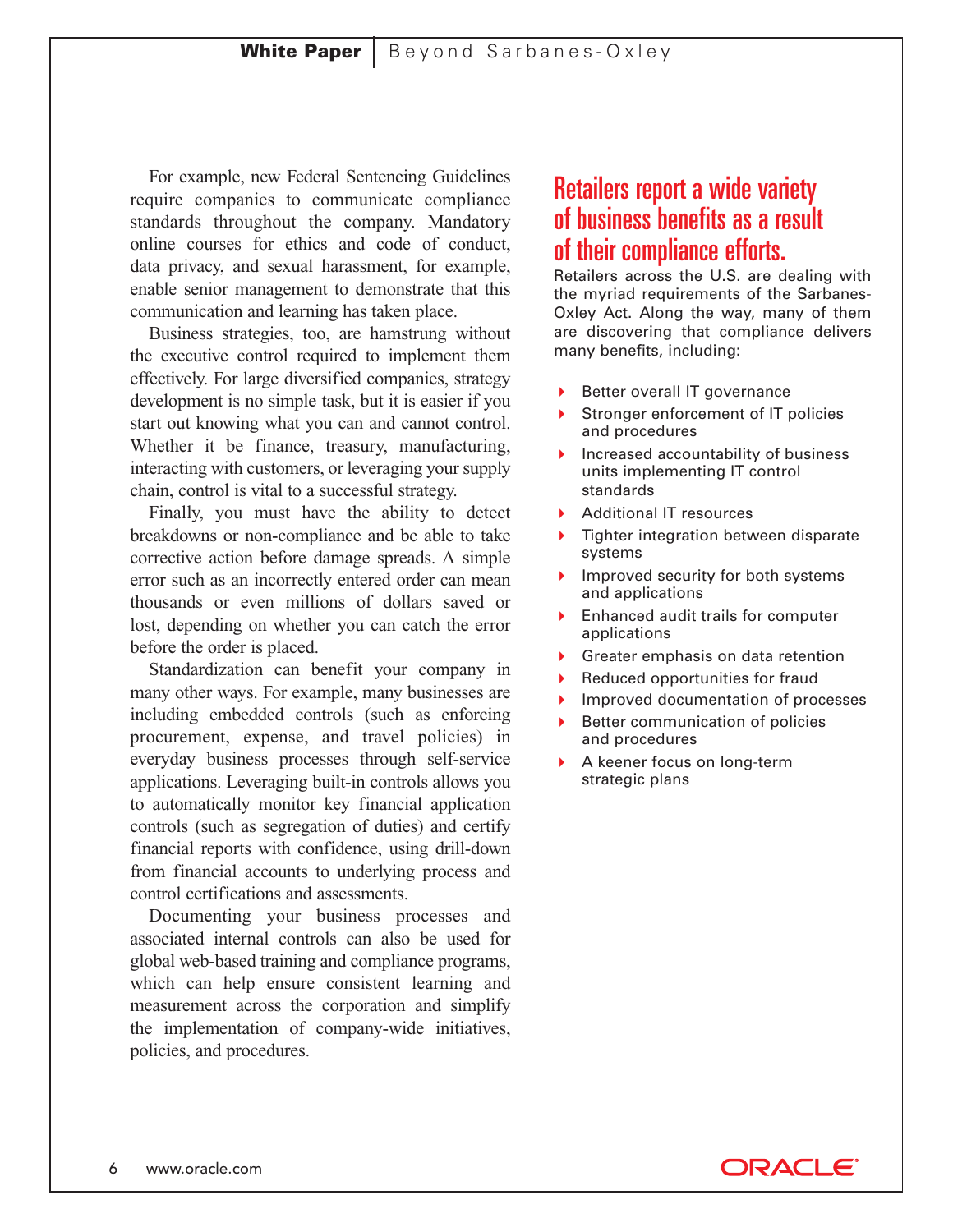#### **Increased operational efficiency**

The new SOA regulations are driving business managers to find new ways to increase visibility and control without burdening the organization with additional overhead. The solution lies in implementing smarter systems to standardize processes that streamline the distribution of corporate information and provide an auditable trail for decision-making. Efficiency in this new environment requires consolidation of business functions and IT, which is increasingly important as globalization takes hold in retail.

The same efficient processes, people, and infrastructures that companies need to address ongoing compliance demands can improve a retailer's overall efficiency. This efficiency is born out of creating and enforcing reliable, repeatable processes for testing, monitoring, and certifying internal controls quarterly. Each process must have an owner to ensure accountability, process owners must be part of global operations, and all processes must be thoroughly documented.

Adopting self-service capabilities also improves operational efficiency by reducing manual input and errors, using automated routings and approvals to reduce paperwork and place controls at the time of the transaction, implementing role-based access to information, and mapping process to company policies.

| How is your company doing on its corporate governance efforts?<br>This check list gives you a quick assessment of your company's progress in<br>achieving the three key components of any compliance and corporate<br>governance effort. |                                                              |                                                                                                                                                                                                                           |
|------------------------------------------------------------------------------------------------------------------------------------------------------------------------------------------------------------------------------------------|--------------------------------------------------------------|---------------------------------------------------------------------------------------------------------------------------------------------------------------------------------------------------------------------------|
| <b>VISIBILITY</b>                                                                                                                                                                                                                        | v<br>И<br>M                                                  | Consolidate Global Financial Data<br>Provide Single Source of Truth<br>Enable Real-Time Information                                                                                                                       |
| <b>CONTROL</b>                                                                                                                                                                                                                           | M<br>$\blacksquare$<br>$\blacksquare$<br>$\blacksquare$<br>Ø | <b>Monitor Business Issues</b><br>Integrate & Centralize Business Operations<br><b>Document Corporate Communications</b><br>Document Business Processes & Support Compliance<br><b>Test and Certify Internal Controls</b> |
| <b>EFFICIENCY</b>                                                                                                                                                                                                                        | u<br>И                                                       | <b>Automate Business Processes</b><br>Integrate Technology & Applications                                                                                                                                                 |